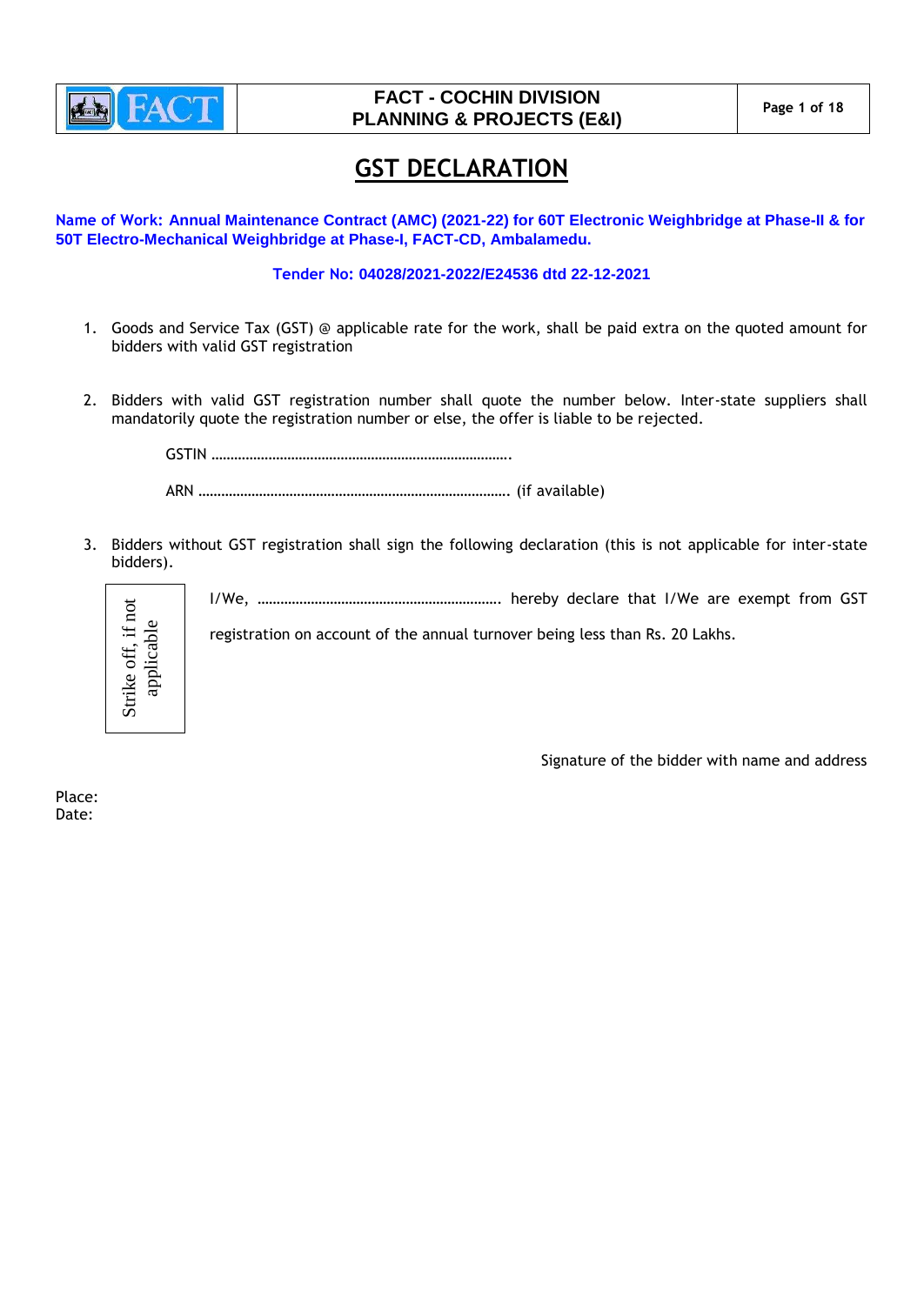

# **FACT - COCHIN DIVISION PLANNING & PROJECTS (E&I) Page 2 of 18**

# **COMPLIANCE STATEMENT**

**Name of Work: Annual Maintenance Contract (AMC) (2021-22) for 60T Electronic Weighbridge at Phase-II & for 50T Electro-Mechanical Weighbridge at Phase-I, FACT-CD, Ambalamedu.**

## **Tender No: 04028/2021-2022/E24536 dtd 22-12-2021**

I/We state that my/our quotation is in full compliance with the documents issued against the enquiry except for the deviations listed below:

## **LIST OF DEVIATIONS**

| Sl.No.          | Description | Reasons for deviation |  |  |
|-----------------|-------------|-----------------------|--|--|
|                 |             |                       |  |  |
|                 |             |                       |  |  |
|                 |             |                       |  |  |
|                 |             |                       |  |  |
|                 |             |                       |  |  |
|                 |             |                       |  |  |
|                 |             |                       |  |  |
|                 |             |                       |  |  |
|                 |             |                       |  |  |
|                 |             |                       |  |  |
|                 |             |                       |  |  |
|                 |             |                       |  |  |
|                 |             |                       |  |  |
| Name of vendor: |             |                       |  |  |

Name, Signature of the Bidder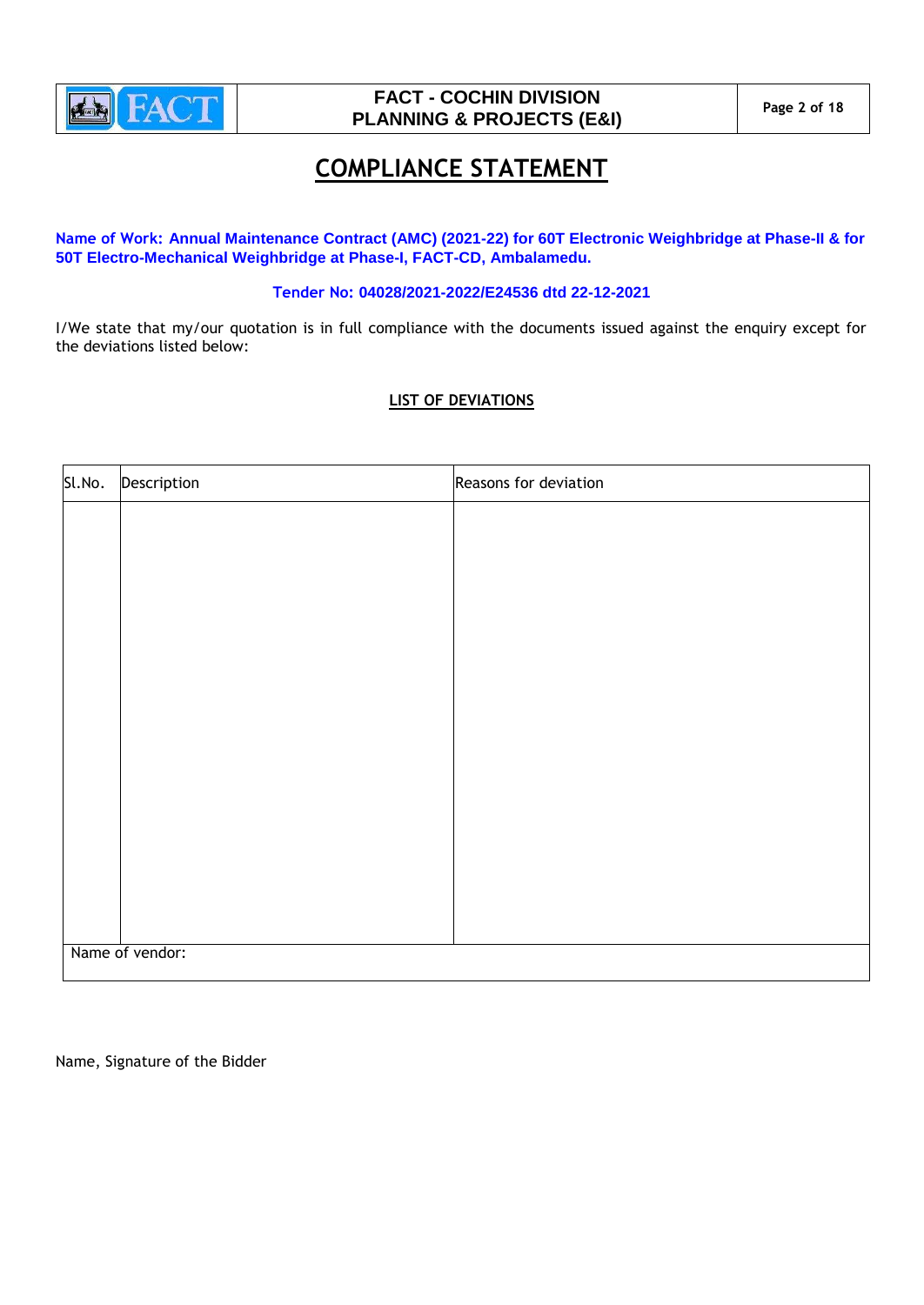

# **FACT - COCHIN DIVISION PLANNING & PROJECTS (E&I)** Page 3 of 18

## **FACT Cochin Division**

(Proforma of Bond to be executed on Stamp Paper of Rs.200/-)

| CONTRACT NO.       |      |           |            |          |      |
|--------------------|------|-----------|------------|----------|------|
| <b>FERTILISERS</b> | AND. | CHEMICALS | TRAVANCORF | LIMITED. | AND. |
|                    |      |           |            | FOR      |      |
|                    |      |           |            |          |      |

THIS CONTRACT made and entered into this the .....................................day of...............................by and between THE FERTILISERS AND CHEMICALS TRAVANCORE LIMITED, a Company registered in India with Registered Office at Eloor, Udyogamandal. P.O., Kerala State, herein after referred to as 'OWNER' which expression shall unless repugnant to the context and mean thereof include its legal successors and permitted **assigns** assigns of one part and……………................................................................................................................................................. Company registered in India as per......................................................................Act .................................................................................................................with registered office at ......................................................................................................................................................... hereinafter referred to as 'CONTRACTOR' which expression shall unless repugnant to the context and meaning thereof includes its legal successors and permitted assigns, on the other part.

WHEREAS CONTRACTOR submitted in response to invitation by owner tender for providing materials, labour, construction equipment and other related services and supervision thereof for the WORK first above mentioned in the title of this document, and WHEREAS OWNER conveyed to CONTRACTOR vide letter No............................dated.........................OWNER'S intent to entrust the WORK to CONTRACTOR under certain terms and conditions and CONTRACTOR has accepted the same.

Now, THEREFORE in consideration of the promises and mutual covenant contained herein, it is hereby agreed between the parties to carry out the work as per terms and conditions of the contract attached along with the WORK ORDER.

CONTRACTOR FERTILISERS AND CHEMICALS TRAVANCORE LIMITED

**Witness (1):**

 **(2):**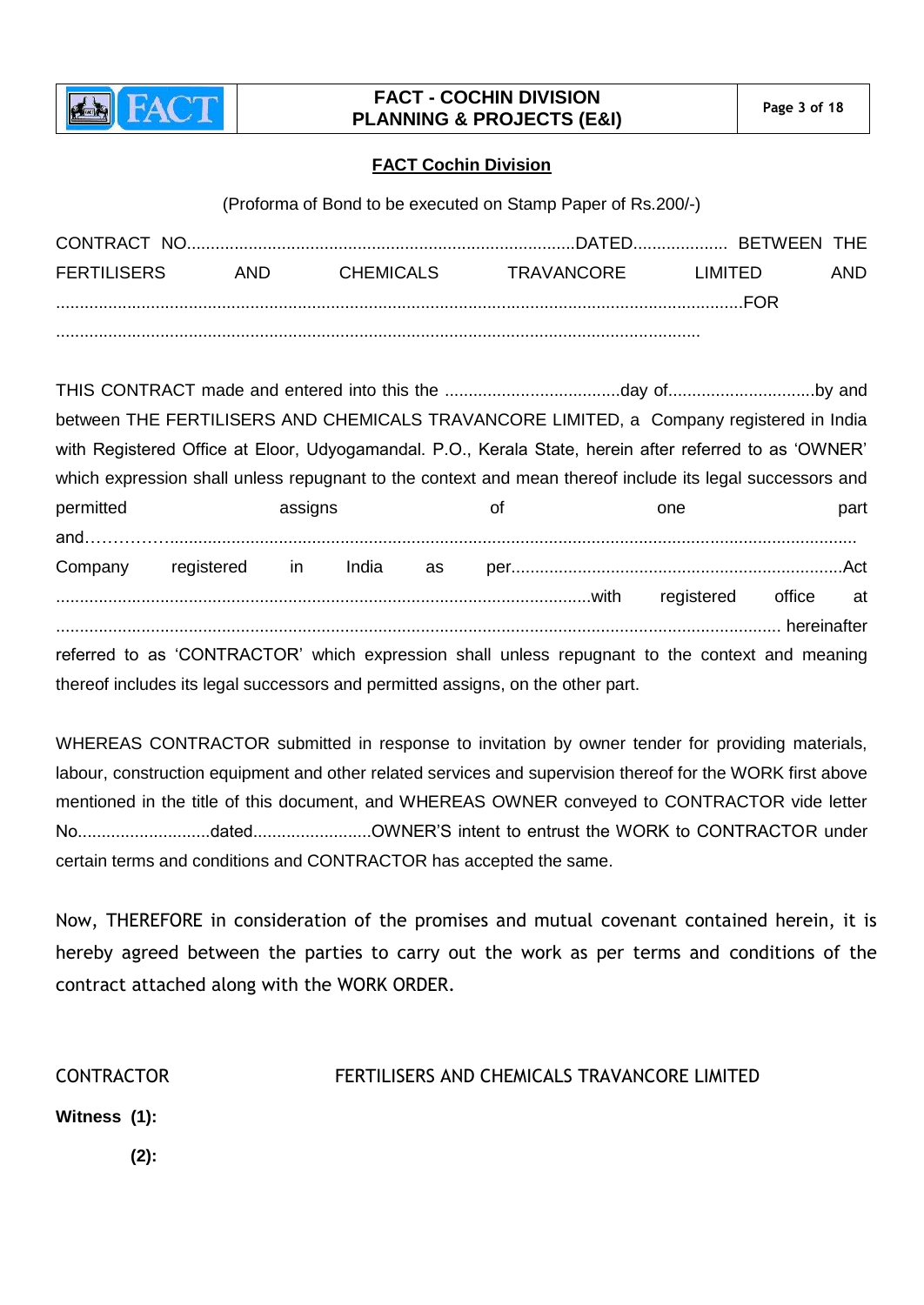

# **FACT - COCHIN DIVISION PLANNING & PROJECTS (E&I) Page 4 of 18**

Form of Bank Guarantee for SD

(In ₹. 200/- stamp paper)

# NAME OF BANK & BRANCH ADDRESS

M/s. FACT COCHIN DIVISION AMBALAMEDU, KOCHI, 682303, KERALA.

Sirs,

Guarantee No: ………………………… Amount of Guarantee – ₹. Guarantee cover from ……………………to …………………………… Last date for lodgment of claim: ………………….

This Deed of Guarantee executed by the ………………..(Name of Bank), constituted under the …………………(Name of Act) having its Central Office at …………………. and amongst other places, a branch at …………………… (hereinafter referred to as the "Bank") in favour of M/S FACT Cochin Division, Ambalamedu (hereinafter referred to as the "Beneficiary'), for an amount not exceeding a  $\bar{\tau}$ . ……………../- (INR …………………….. only) at the request of ………………………………... (Hereinafter referred to as the "Contractor").

This guarantee is issued subject to the condition that the liability of the Bank under this guarantee is limited to a maximum of ₹.…………../- (INR ………………….. only) and guarantee shall remain in full force up to …………………. and cannot be invoked otherwise than by a written demand or claim under this Guarantee served on the Bank on or before ………………….. (Last date of claim).

WHEREAS The FACT Cochin Division, a Division of Fertilisers and Chemicals, Travancore Ltd, Udyogamandal P.O. Kerala (hereinafter referred to as the Company) has placed a Work Order No………….. dtd………………with …………………… (Hereinafter called the Contractor) for the work- …………………… (Name of work) and whereas it is one of the conditions of the said work order that the contractor shall either remit a sum of ₹.…………../- (INR ………………….. only) or furnish a bank guarantee for ₹..…………../- (INR ………………….. only) as Security Deposit for the due fulfillment of the said work order by the said Contractor.

In consideration of the Company having agreed to accept a Bank guarantee from us towards such security deposit in lieu of the cash deposit in accordance with the terms and conditions of the above work order, we The ………………..(Name of Bank) the Bank (hereinafter referred to as the Bank) do hereby undertake to pay the Company merely on demand any sum or sums from time to time demanded by the Company up to a maximum of ₹.…………../- (INR ………………….. only) being the amount of the security deposit against any loss or damage caused to or suffered by or would be caused to or suffered by the Company by reason of any breach by the said Contractor of any of the terms and conditions contained in the said WORK ORDER.

We, the said Bank, do hereby undertake to pay the amount so demanded by the Company without any demur merely on a demand from the Company stating that the amount claimed is due by way of loss or damage caused to or suffered or would be caused to or suffered by the Company by reason of breach by the said contractor of any of the terms and conditions contained in the said contract. Any such demand made on the Bank shall be conclusive as regards the amount due and payable by the Bank under this guarantee.

We undertake to pay to the Company any money so demanded notwithstanding any dispute or disputes raised by the said contractor in any suit or proceedings pending before any court or tribunal relating thereto our liability under this present being absolute and unequivocal.

The payment so made by us under this guarantee shall be a valid discharge of our liability for payment there under and the said contractor shall have no claim against us for making such payment.

We, ………………..(Name of Bank) further agree that the guarantee herein contained shall remain in full force and effect during the period that would be taken for the performance of the said contractor and that it shall continue to be enforceable till all the dues of the Company under or by virtue of the said contract have been fully paid and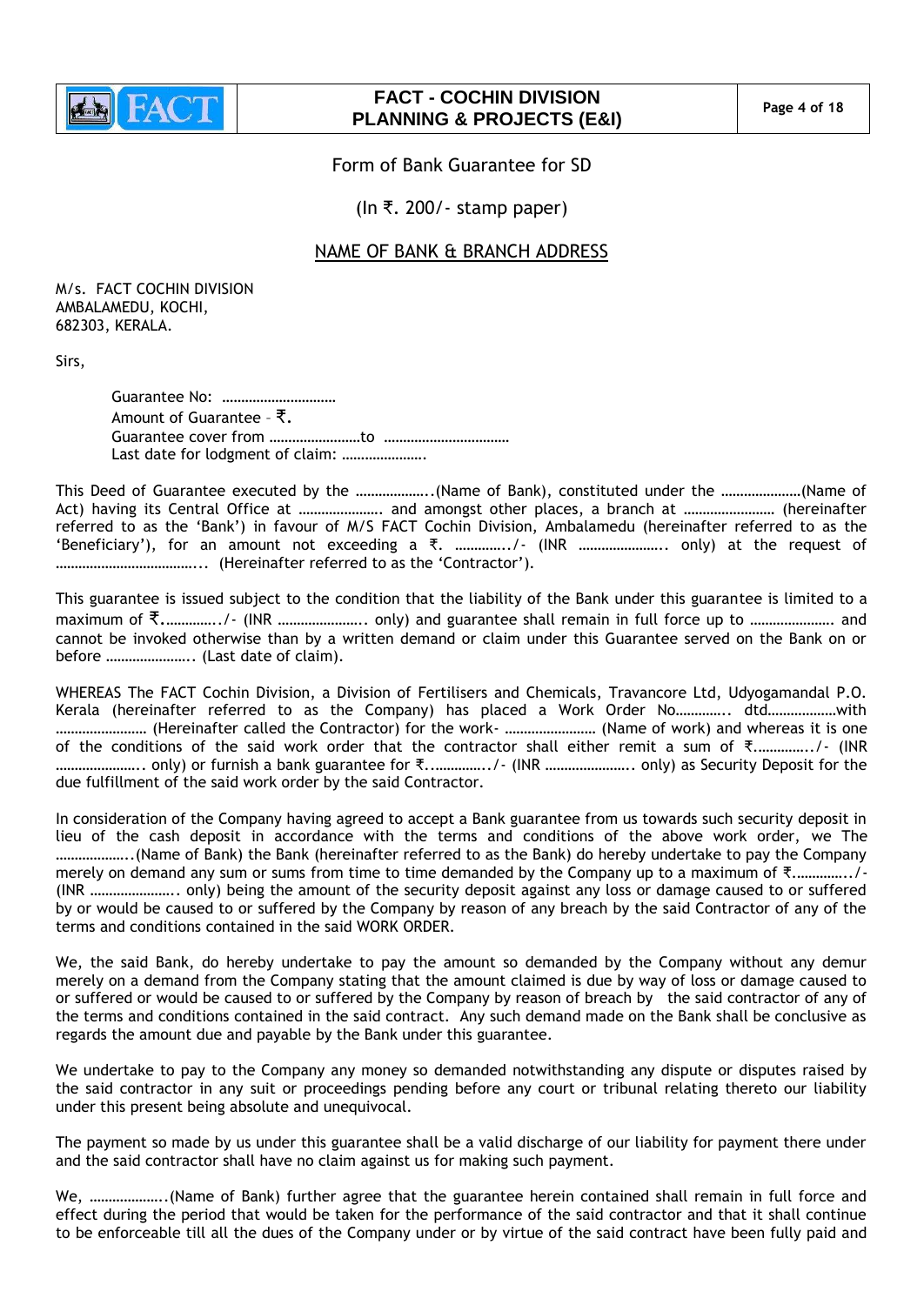

its claim satisfied or discharged or till the Company certified that the terms and conditions of the said contract have been fully and properly carried out by the said contractor and accordingly discharges this guarantee.

We, ………………(The Name of Bank) further agree with the said Company that they shall have the fullest liberty without our consent and without affecting in any manner our obligations hereunder to vary any of the terms and conditions of the said contract or to extend time of performance by the said contractor or to postpone for any time and from time to time any of the powers exercisable by it against the said contractor and either to enforce or forebear from enforcing any of the terms and conditions governing the said contract or securities available to the Company and the said Bank shall not be released from its liability under these presents by any exercise by the Company of the liberty with reference to the matters aforesaid or by reason of time being given to the said contractor or any other forbearance act or omission on the part of the Company or any indulgence by the Company to the said contractor any other matter or thing whatsoever which under the law relating to sureties, but for this provision, have the effect of so relieving us.

This guarantee shall not be affected by any change in the constitution of the Bank or the Company or the said contractor not shall this guarantee be affected by the change in the constitution of the Company or the said contractor by absorption with any other body or corporation and this guarantee shall be available to or enforceable by such body or corporation.

Our guarantee shall remain in force until …………………… unless a claim or demand is made within 06 months after the expiry of the above date all the Company"s right under the guarantee shall be deemed as waived/ forfeited and we shall be relieved and discharged from all liabilities hereunder, notwithstanding anything contained herein before our liability under this guarantee shall limited to an amount not exceeding ₹..…………../- (INR ………………….. only).

Any notice by way of request, demand or otherwise hereunder may be sent by post or submitted to the bank addressed as aforesaid or any local branch of the bank in Ernakulam District/ Kerala State and if sent by post, it shall be deemed to have been given at the time when it would be delivered in due course of post and in proving such notice when given by post, it shall be sufficient to prove that the envelope containing the notice was posted and certificate signed by an officer of the company that the envelope was so posted, shall be conclusive.

Disputes, differences if any relating to or arising out of this Bank Guarantee shall be settled by courts having jurisdiction over Udyogamandal in Kerala State where the registered office of the Company is situated and no other court shall have jurisdiction in the matter.

We, …………………….(Name of Bank) lastly undertake not to revoke this guarantee during its currency except with the previous, consent of the Company in writing.

Dated this the ……………………..day of ……………….. Two Thousand and ………

For (Name of Bank)

Authorized Official"s Name Designation

Place: Date:

Full address of the Branch issuing this Guarantee.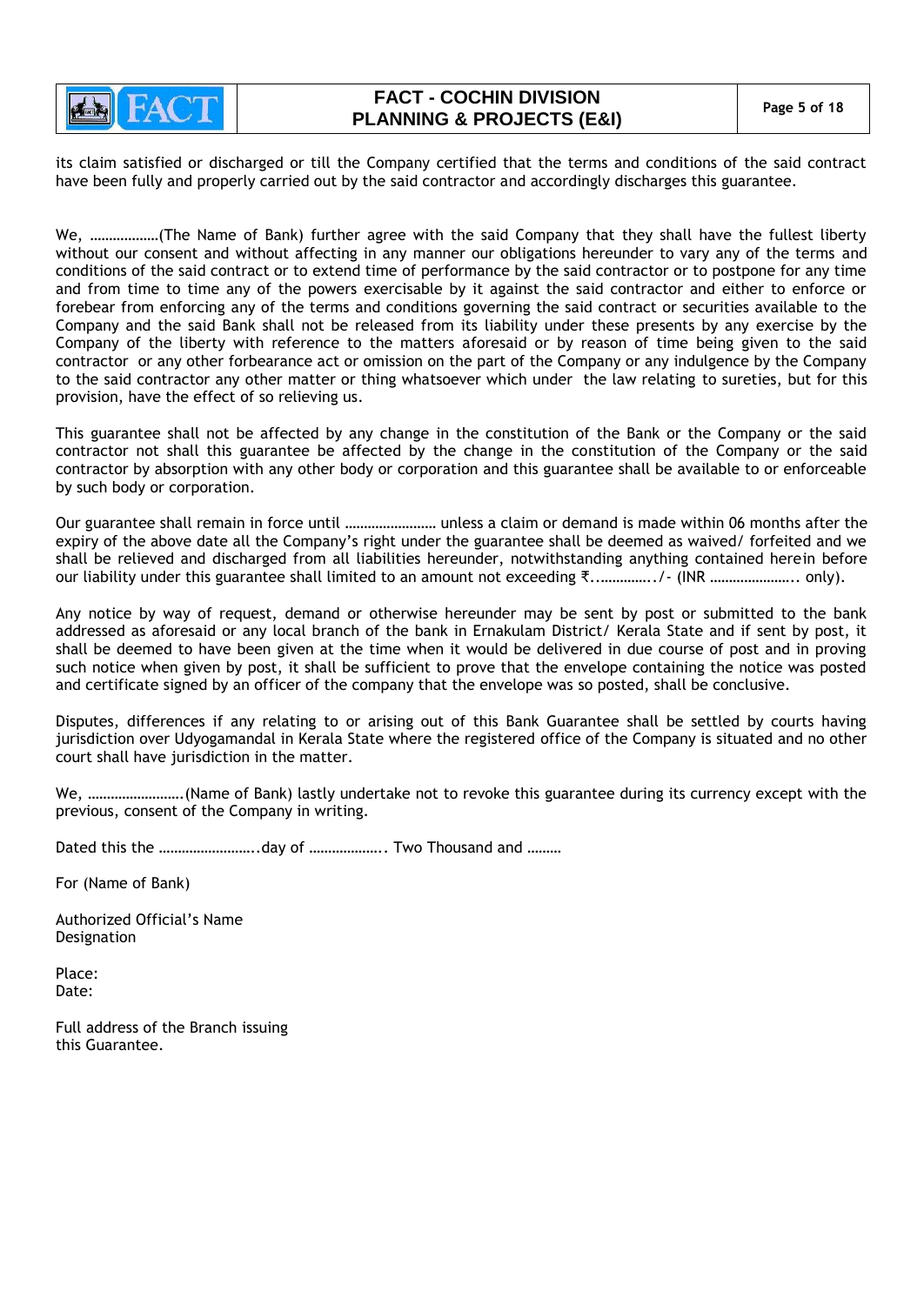

# **FACT - COCHIN DIVISION PLANNING & PROJECTS (E&I)** Page 6 of 18

# **GENERAL CONDITIONS OF CONTRACT**

**Name of Work: Annual Maintenance Contract (AMC) (2021-22) for 60T Electronic Weighbridge at Phase-II & for 50T Electro-Mechanical Weighbridge at Phase-I, FACT-CD, Ambalamedu.**

## **Tender No: 04028/2021-2022/E24536 dtd 22-12-2021**

## **2.0 CONTRACTOR TO INFORM HIMSELF**

**2.1** The contractor is deemed to have visited the site and have gathered a clear idea of the nature and extent of work, probable area of operation, working space, leads, restrictions, labour situation with respect to availability, working hours, wages, benefits, terms of services, etc. The company will entertain no claim on the grounds of ignorance of above conditions or change in above conditions at any stage. Additional information may be collected from the Engineer-in-Charge of the work before quoting, if required. Contractor is also deemed to have examined specifications, schedules, drawings, special conditions and all other attachments.

**2.2** Except if and to the extent otherwise provided by the contract, the provision of the General Conditions of Contract and Special Conditions of Contract shall prevail over those of any other documents forming part of the contract.

**2.3** Special Conditions of Contract shall be read in conjunction with the General Conditions of Contract, specifications of work, drawings and any other documents furnishing part of this contract.

**2.4** Wherever any portion of the General Conditions of Contract is repugnant to or at variance with any provision of the Special Conditions of Contract, then unless a different inclusion appears, the provisions of the Special Conditions of Contract shall be deemed to override the provision of the General Conditions of Contract and shall to the extent of such repugnancy, or variations, prevail.

#### **3.0 RATES**

**3.1** The accepted rates shall be for all the operations as per schedule of work and shall be inclusive of all labour charges such as daily wages, holiday wages, overtime wages, leave wages, canteen subsidy, bonus, retrenchment benefits, etc., incidental charges and profits, overheads etc. Rates shall also include elements of accident and medical expenses of labour, if required.

**3.2** The rates shall be firm till the completion of the work including extended period, if any and no claim for revision of rates on any account will be entertained. Also no claim due to any variation of quantities of individual items will be entertained. Contractor shall execute work at agreed rates up to +/- 25% of the initial contract value, if required.

#### **4.0 ISSUE OF MATERIALS**

#### **4.1 BY OWNER**

**4.1.1** List of materials which will be issued by OWNER (if any) shall be as per tender document.

**4.1.2** Materials indicated as free issue will be issued at the Company"s General Stores and the contractor will have to make his own arrangements for transportation and safe storage of such materials including all handling charges at his own cost. The contractor will have to bear the handling and transportation cost etc., for returning the surplus materials, scrap etc. to company storage points/scrap yard on completion of the work and no separate payment will be made for any such activities. Documentary evidence of returning of balance items, scrap etc. shall be obtained from the stores authorities and produced along with the reconciliation statement of department materials to be submitted with the final bill for the work.

**4.1.3** The maximum permissible limits of wastage/cut-pieces/excess or under consumption of materials supplied by owner will be decided by Engineer -in-Charge. For any portion of materials exceeding these limits or for any quantity of material remaining unaccounted, penal recovery of cost at double the book value of the materials will be made from the contractor.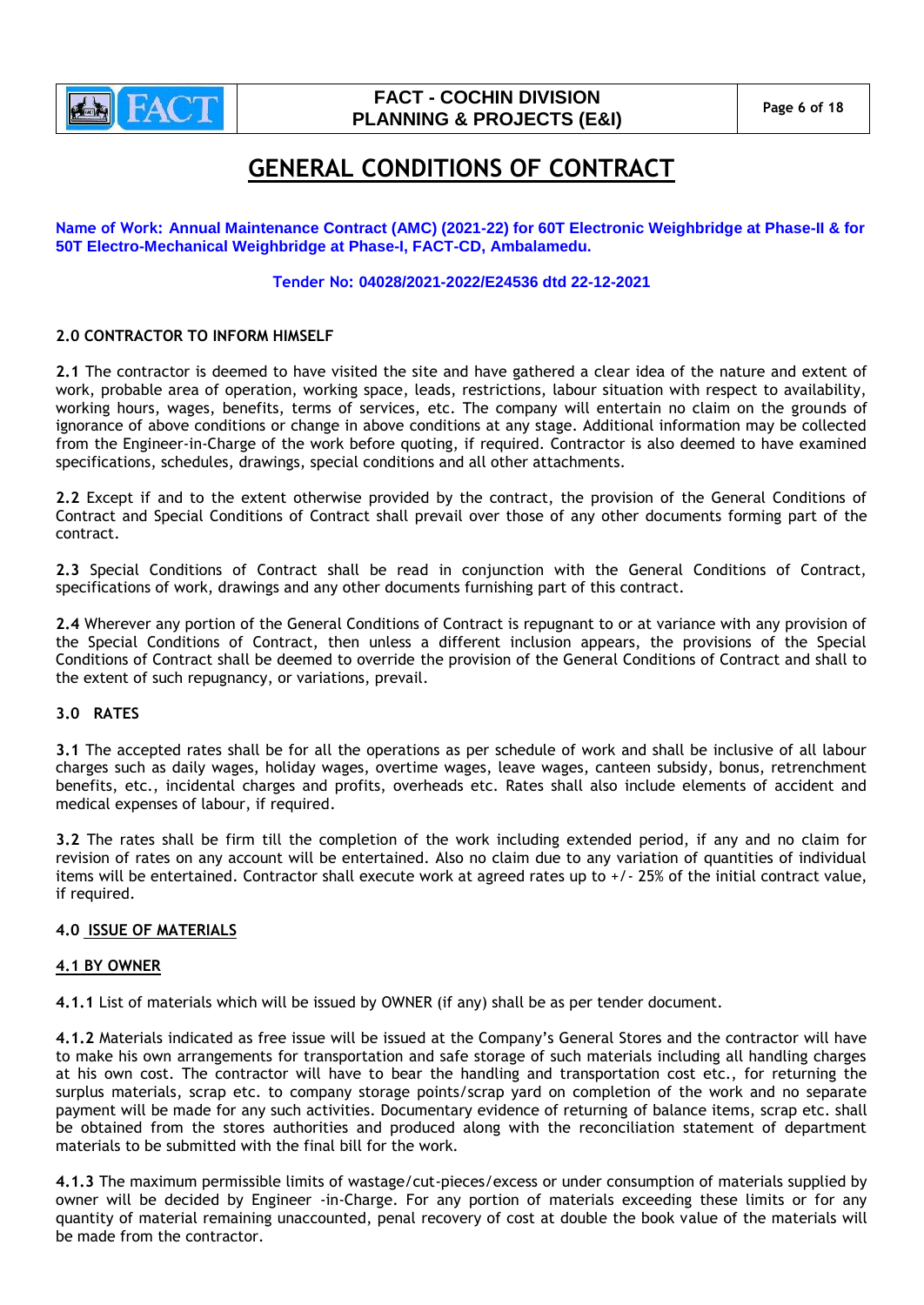

**4.1.4** Specific format or procedure applicable for material reconciliation of the work, if any, will be attached separately along with tender documents.

### **4.1 BY CONTRACTOR**

**4.2.1** Contractor shall procure in time, at his own cost and use in work all materials required for carrying out the work other than materials to be issued by the Company. All such materials so procured and brought to site shall be stored by contractor at the allotted places and security arrangements for the same shall be contractor"s responsibility.

**4.2.2** Materials under the contractor"s scope shall be provided in sufficient quantities and in time so that the work can be proceeded uninterruptedly. Contractor shall take advance action for procurement of all such items which are in scarce supply/availability of which are seasonal etc.

**4.2.3** Materials provided by the contractor shall be brand new and of specifications agreed herein or approved by the Engineer-in-charge. Decision by the Engineer-in-charge shall be final and binding on the contractor in respect of whether the material provided is in conformity to agreed specifications or not.

**4.2.4** Rejected materials, if any, shall be removed by the contractor from the site immediately as per instructions.

**4.2.5** Approval by the Engineer-in-charge or his representative shall not relieve the contractor of his responsibility to use materials of specified quality suitable for work and replacement/re-work if necessitated consequent to use of substandard materials shall be carried out by the contractor at his own cost.

**4.2.6** Whenever materials are to be brought inside the factory, the contractor shall give a declaration at the security gate, indicating the name of work, Work Order No. and the details of materials with quantities against each brought inside, with copies of invoice (if any), in triplicate and get the acknowledgement from the Security Officer-in-charge at the gate.

#### **5.0 EARNEST MONEY DEPOSIT, SECURITY DEPOSIT AND MAINTENANCE PERIOD.**

#### **5.1 Bid Security Declaration in lieu of Earnest Money Deposit.**

All bidders except those specifically exempted shall furnish "Bid Security Declaration" as per the format attached, in lieu of Earnest Money Deposit. Submission of Bid Security Declaration, EMD and document fee is exempted for Micro, Small and Medium Enterprises (MSME) having a valid certificate of registration / Udyog Adhar issued by the National Small Industries Corporation/Govt. of India. Copy of the certificate shall be provided along with the bid to avail exemption. Submission of Bid Security Declaration, EMD and document fee is exempted for government departments / PSUs / Khadi Board / registered labour contract cooperative societies also. **Bids submitted without 'Bid Security Declaration' shall be rejected, except those specifically exempted as above.**

**5.2** The Security Deposit for the work shall be **03%** of the Work Order value and the contractor shall remit it to the Finance Department in cash or furnish a Demand Draft for the amount, payable at Ambalamedu, within 15 days of issue of the Work Order, or before the start of work in the case of contracts of urgent nature. (However if the amount exceeds Rs. 10,000/- Bank guarantee from a Nationalized / Scheduled Bank is also accepted as SD). The bank guarantee shall be valid till completion of work or expiry of guarantee period (if any) after completion of work, whichever is later. The claim period of the bank guarantee shall be valid till 6 (six) months after the expiry of its validity.

**5.3** The completed work shall be maintained by the contractor for a period of …………**NIL**………………..from the date of its taking over by OWNER. Defects noted in the work during this period due to poor quality materials supplied by contractor or workmanship shall be rectified by the contractor at his cost. The Security Deposit will be released only on completion of the maintenance period specified above, provided the contractor has cleared all dues and rectified defects if any.

**5.4** For work orders having a value greater than Rs. 3,00,000, the contractor shall execute an agreement on stamp paper of the required value (presently Rs. 200) as per the proforma prescribed by the company for the satisfactory performance of the contract. Non-remittance of Security Deposit in time/ Non-execution of the agreement within a reasonable time will result in cancellation of Work Order and forfeiting of EMD and also disqualification from further quoting for other tenders invited by the Company.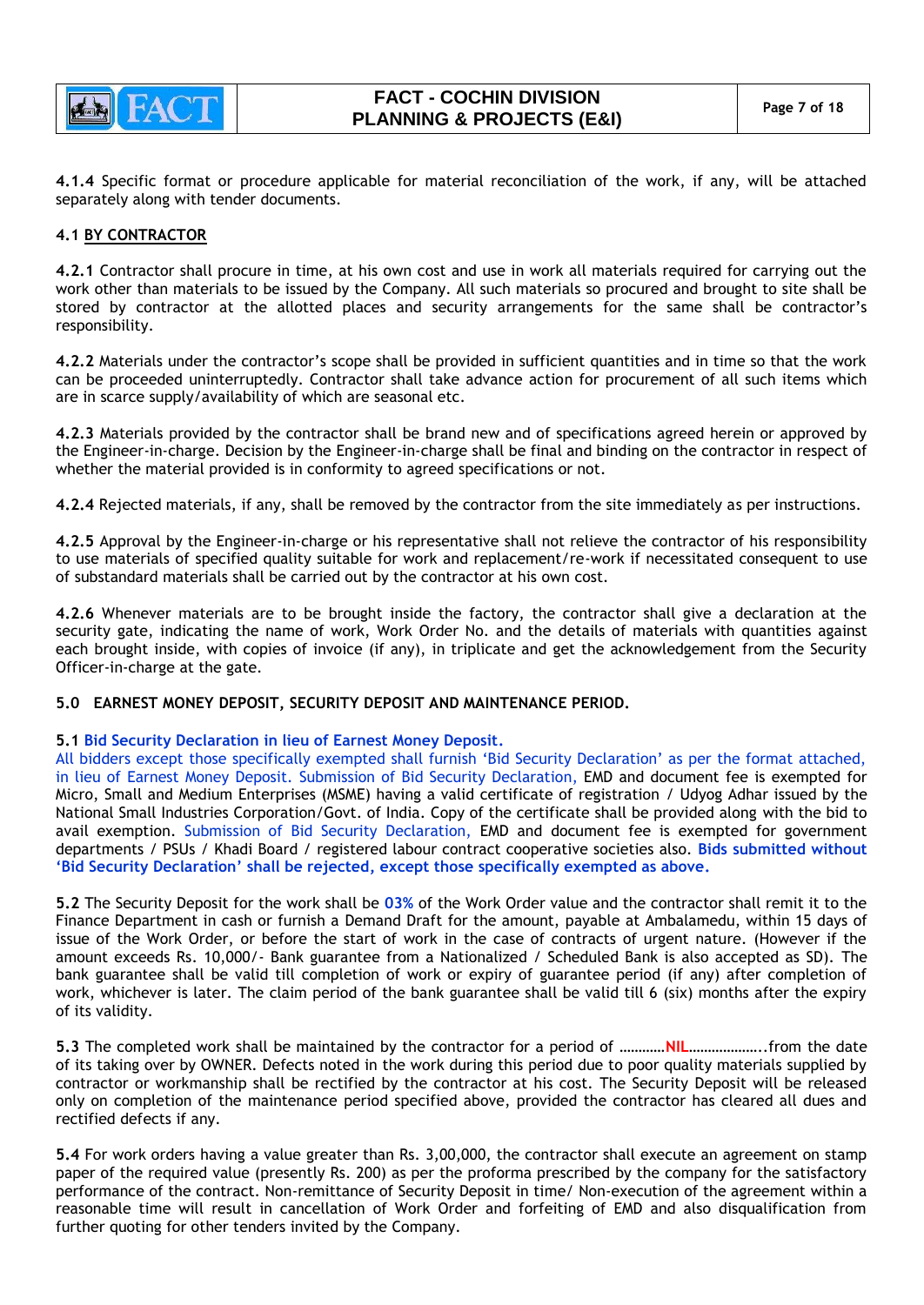

### **6.0 TIME OF COMPLETION AND LIQUIDATED DAMAGES.**

6.1 The total period for completion of the work shall be as specified in the Notice Inviting Tenders from the date of Work-to-Proceed Notice. The work may be taken up in different areas and completed within the contract period as per priorities fixed by the Engineer-in-Charge. Urgent works shall be completed within period fixed by the Engineer-in-Charge. The entire work shall be carried out to a mutually agreed program with the Engineer-in-Charge.

6.2 If time of completion of the work is specified in WORKING DAYS it means all working days of FACT excluding Sundays, public holidays, days lost due to rain, days lost due to non-clearance from concerned departments etc. Days lost due to contractor"s inability to arrange the work in spite of availability of work fronts will be counted as Working Day.

6.3 If the work is delayed due to reasons attributable to owner or due to force majeure conditions, Contractor shall be given suitable extension of time but will not be eligible for any other claim or compensation.

6.4 If the work is delayed due to reasons attributable to the contractor, Liquidated Damages will be recovered from the contractor at the rate of  $\frac{1}{2}$  % (Half Percent) of the contract value per each week or part thereof, of delay, subject to a maximum of 7.5 % of the contract value.

6.5 If in the opinion of the Engineer-in-Charge the works are unduly delayed, owner shall have the right to get such delayed items of work executed through any other agency of its choice at the risk and cost of the contractor.

#### **7.0 PAYMENTS**

**7.1** Interim, on account payment will be made monthly depending on progress of work against running bills at 95% of value or part of work executed after deducting Income Tax and any other amount due to OWNER.

**7.2** Final contract price will be paid after completion of work in all respects and taking over by OWNER, clearance of site, settlement of pending claims on account of labour employed by contractor and after deducting all payments already made, Liquidated Damages if any, income tax, any other amount due to owner etc.

#### **8.0 EXTRA ITEMS**

**8.1** If any extra item of work is found necessary during the course of execution, the contractor shall carry out such works also as per the instructions of the Engineer-in-Charge. The rates for such items will be worked out in the following manner:

8.1.1. Derived from similar items in the contract.

8.1.2. Worked out from data on the basis of which estimate for the work was prepared, adding the rate or deducting there from, the overall tender variation.

8.1.3. Based on actual, if the rates cannot be arrived at in any of the above manner. In this case the actual cost of materials, labour, incidental charges and all that is necessary for the work plus 10 % towards overheads and profit will be paid to the contractor. For working out rates on the basis of actual, the contractor shall produce documentary evidence of various expenses incurred by him and details such as labour engaged, materials purchased etc. shall be reported to Engineer-in-Charge as and when such expenditure occurred.

## **9.0 SAFETY AND SECURITY**

**9.1** The contractor shall strictly observe all safety precautions and security regulations of owner and shall comply with the instructions of the Engineer-in-Charge or his deputies in this regard. (Refer safety practices attached).

#### **10.0 TERMS OF ENGAGING LABOUR**

**10.1** The contractor shall observe all statutory labour rules/laws/regulations of Govt.of India, State Government, Local Bodies or any office or authority pertaining to employment of labour. Payment of daily wages, holiday wages, leave salary, bonus ESI/PF, retrenchment compensation etc. will be the responsibility of the Contractor. If any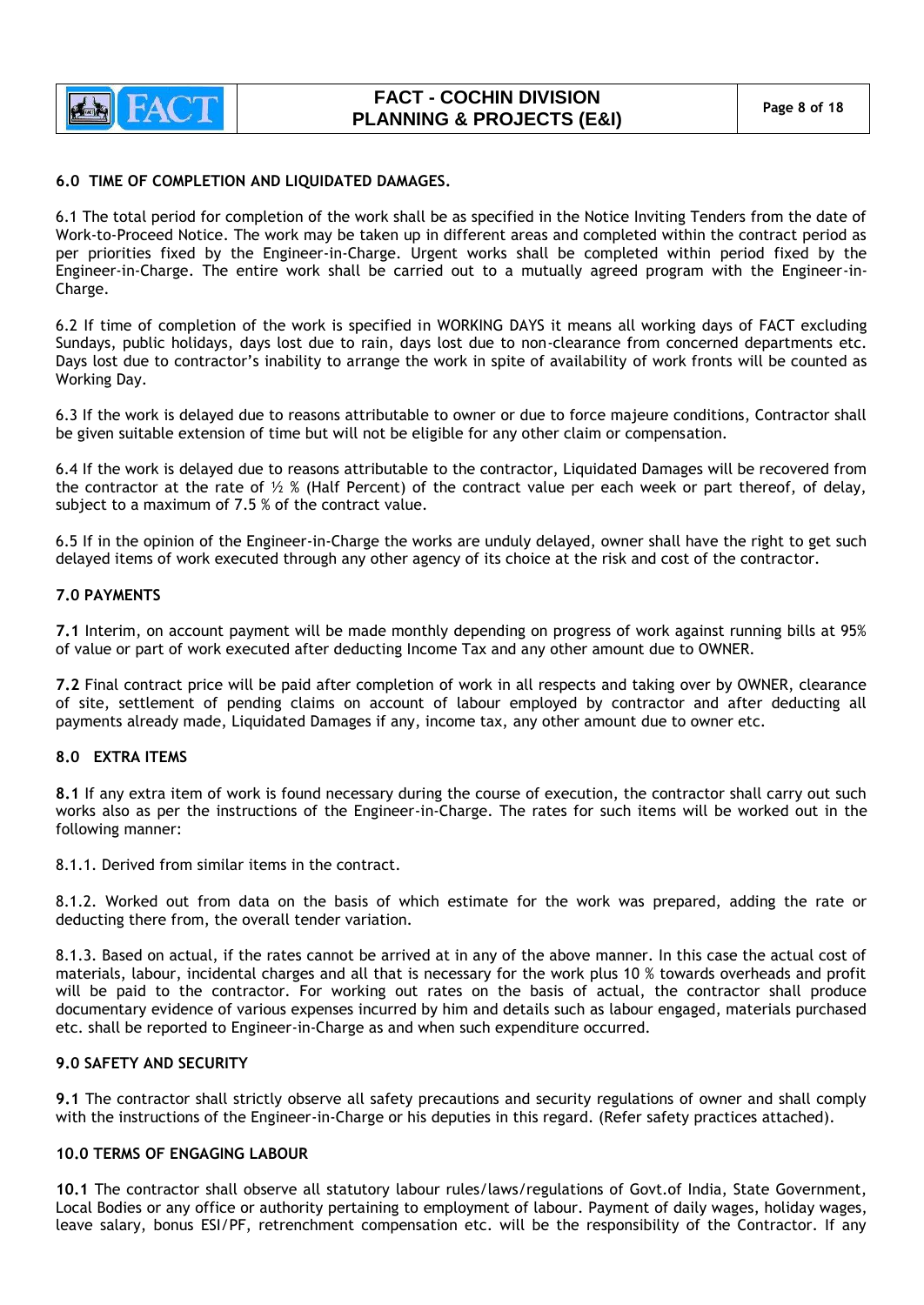

# **FACT - COCHIN DIVISION PLANNING & PROJECTS (E&I) Page 9 of 18**

expense is incurred to owner on the above accounts, the same shall be recovered from the contractor. The contractor shall maintain wage register, muster roll, etc. required as per law.

**10.2** All the workmen in work site shall wear safety shoes and safety helmet. All safety precautions for workmen are to be taken by the contractor while doing the work and clearance for work shall be taken from sections/plants concerned and if necessary from the safety department as well.

**10.3** As per clause 21(2) of the contract Labour (Regulation & Abolition Act) a representative of the principal employer has to certify the amount paid as wages to the contract labourers. Therefore, payments to contract employees are to be made in the presence of the owner"s representative. Contractors should submit the wage bill of the workers employed by him to our payroll before 5<sup>th</sup> day of the succeeding month, enabling FACT to recover PF, ESI and any other statuary recoveries. Any delay in the submission of the muster rolls by the contractor may result in delayed settlement of bills and also recovery of penalty and damages for delayed remittance of PF/ESI as per rules.

**10.4** The contractor is liable for payment of all claims for damages/compensation or expenses payable as a result of any accident or injury sustained by the workmen employed or hired by him in the execution of the contract, which he is liable to pay by rule, law and order of Government. The expenses, if any incurred by the company on the above, will be realized from amounts that may be due to the contractor from the company.

**10.5** Passes issued to the workers from the Company for a particular work shall not be used for any other work and are not transferable. Every employee engaged by the contractor must produce the pass on demand while working in the factory area.

**10.6** The Contractor shall pay the wages to the workers only through banks. Proof of bank remittance certified by banks is to be submitted along with the wage roll to the work executing department before 5<sup>th</sup> of every month. A copy of the same proof of bank remittance is also to be attached along with the bills to Finance Department.

**10.7** Application for Entry Pass to workers shall be submitted by the contractor to CISF through the work-executing department and HR/Welfare department. The contractor shall submit the following documents to the Welfare Department.

- a) Copy of age proof
- b) Police clearance certificate
- c) Copy of bank pass book
- d) Copy of Aadhaar
- e) Two copies of passport size photographs
- f) Duly filled application for ESI and PF enrolment (for new members)

#### **11.0 TECHNICAL SUPERVISOR**

**11.1** The contractor shall appoint a full time technical supervisor as required and approved by the Engineer-in-Charge, He will be responsible for the proper conduct of the work. The instructions given to him or to any other authorized person of the contractor shall be considered as instructions given to the contractor. The technical supervisor or an authorized agency shall be available at site during all working hours throughout the contract period to receive instructions from the Engineer-in-Charge.

**11.2** The contractor shall submit a letter of authorization containing verification of identity of the person(s) appointed as technical supervisor(s), before permitting access to FACT premises and issue of materials.

**12.0** Materials, Specifications of work, measurements and any other conditions not mentioned herein shall be as per relevant Indian Standard Specifications, codes, Regulations, Laws etc or as directed by Engineer-in-Charge. Tests if required before taking over of the work by owner shall be done by contractor at his cost.

**13.0** Electricity and water if required for the work will be given free of cost at one point. The contractor shall make his own arrangements for taking connections from that point.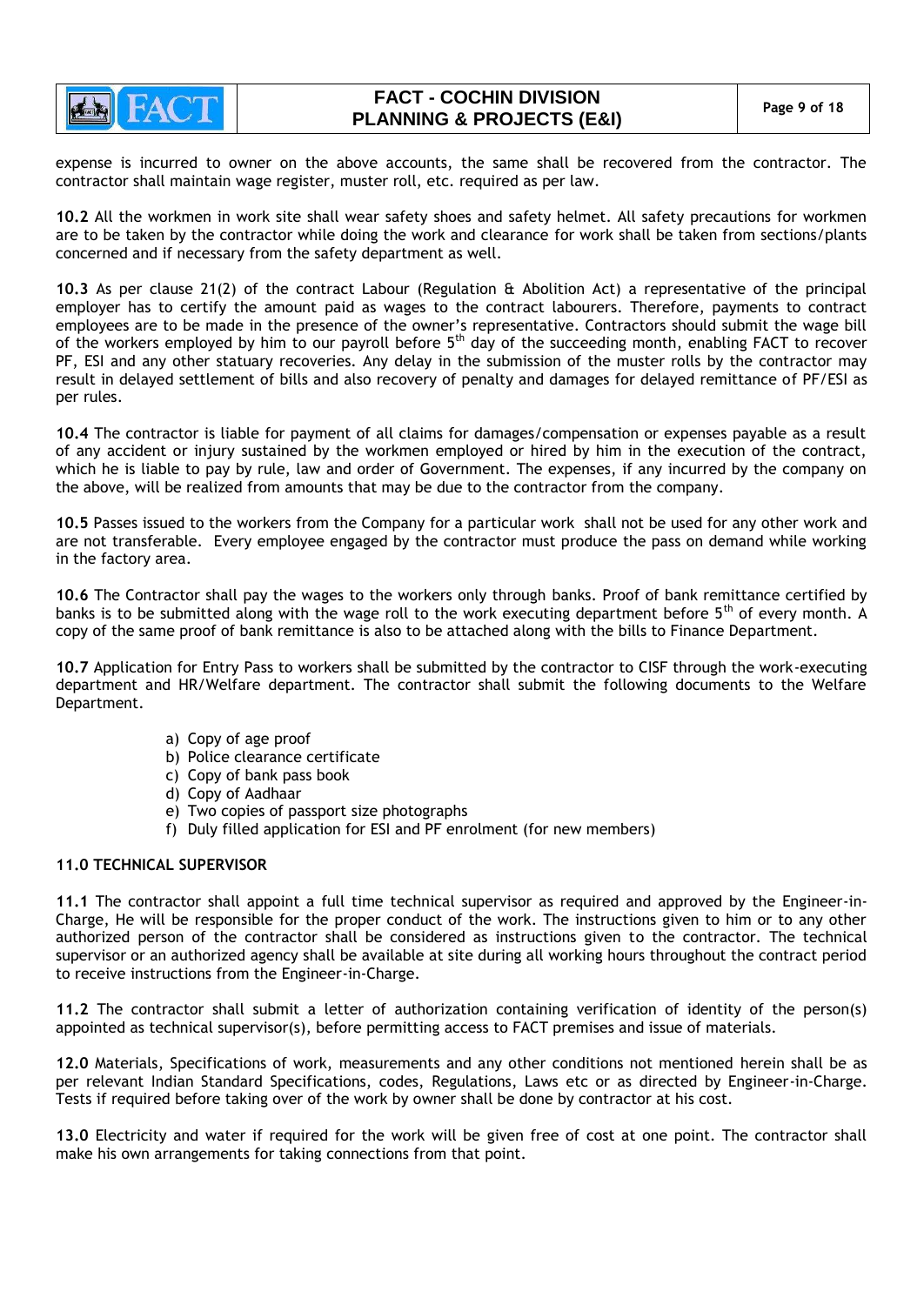

## **14.0 TAXES, ROYALTIES ETC.**

**14.1** Rates quoted shall include all royalties, taxes, duties, levies etc., including the cess payable under "The Building and Other Construction Workers Welfare Cess Act 1996" but exclusive of GST. Rate of GST shall be clearly mentioned in the offer.

**14.2** The contractor shall produce Income Tax clearance certificate if asked for. The Contractor shall furnish their PAN & GSTIN numbers along with their bills for effecting payments. Contractors who are not under the purview of GST shall submit a declaration in the specified format along with the offer

**14.3** GST applicable for the work shall be paid extra. Taxes and duties shall be paid only on submission of documentary evidence towards payment of taxes and duties and filing of necessary returns for enabling FACT to take input tax credit

#### **15.0 DISPUTES**

**15.1** Should there be any discrepancy, inconsistency, error or omissions in the contract or any of the contract documents the matter may be referred to the concerned Controlling Officer through the Engineer-in-charge who shall give his decision and issue to the contractor instructions directing in what manner the work is to be carried out. The decision of the Controlling Officer shall be final and conclusive and the contractor shall carry out the work in accordance with his decision.

**15.2** This contract shall be subject to and shall in all respects be governed by Indian law. If any dispute(s) arises out of or in connection with this contract, or in respect of any defined legal relationship associated therewith or derived there from, the parties agree to submit the disputes to arbitration under the ICADR (International Center for Alternate Dispute Resolution) Arbitration Rules 1996. The authority to appoint the Arbitrator shall be the International Centre for Alternate Dispute Resolution. The number of Arbitrator shall be one and the language of the arbitration proceedings shall be English. The place of arbitration proceedings shall be Ernakulam in Kerala.

**15.3** Any legal proceedings relating to this contract shall be limited to courts of law under the jurisdiction of the Kerala High Court at Ernakulam.

#### **16.0 EXECUTION AND TEMPORARY SUSPENSION OF WORK**

**16.1** In case of emergencies or if required to meet the time schedule, contractor shall arrange work beyond the normal working hours as per the instructions of the Engineer-in-Charge and no extra payment will be payable for such work carried out.

**16.2** The contractor shall take care to see that none of the existing structures, fittings, other contractors" properties, etc. is damaged due to carelessness on his part or on the part of his workers. If such damages occur, the company will have the right to recover such damages from the contractor. The contractor shall keep the site clean and neat at all times.

**16.3** All dismantled materials, debris etc. shall be conveyed and deposited at places pointed out by the Engineerin-Charge.

**16.4** In the event of the company is compelled to postpone its activities relating to the work at any stage during the currency of contract, it may either suspend or terminate the contract by giving prior notice to the contractor. In the event of such suspension of contract, immediately on receipt of notice therefore from the company, the contractor shall suspend all activities at site, except those essentially to be carried out to safeguard and secure work for the time being in progress in a safe manner without wastage of materials and temporarily disband or reassign his workmen except those essentially required at site such as for security of contractor"s equipments and materials. Contractor shall further be entitled for extension of time schedule corresponding to the period of suspension including permitted period for re-mobilization.

**17.0** The contractor shall sign all the pages of documents and the tender shall be submitted to the authority mentioned in the NIT.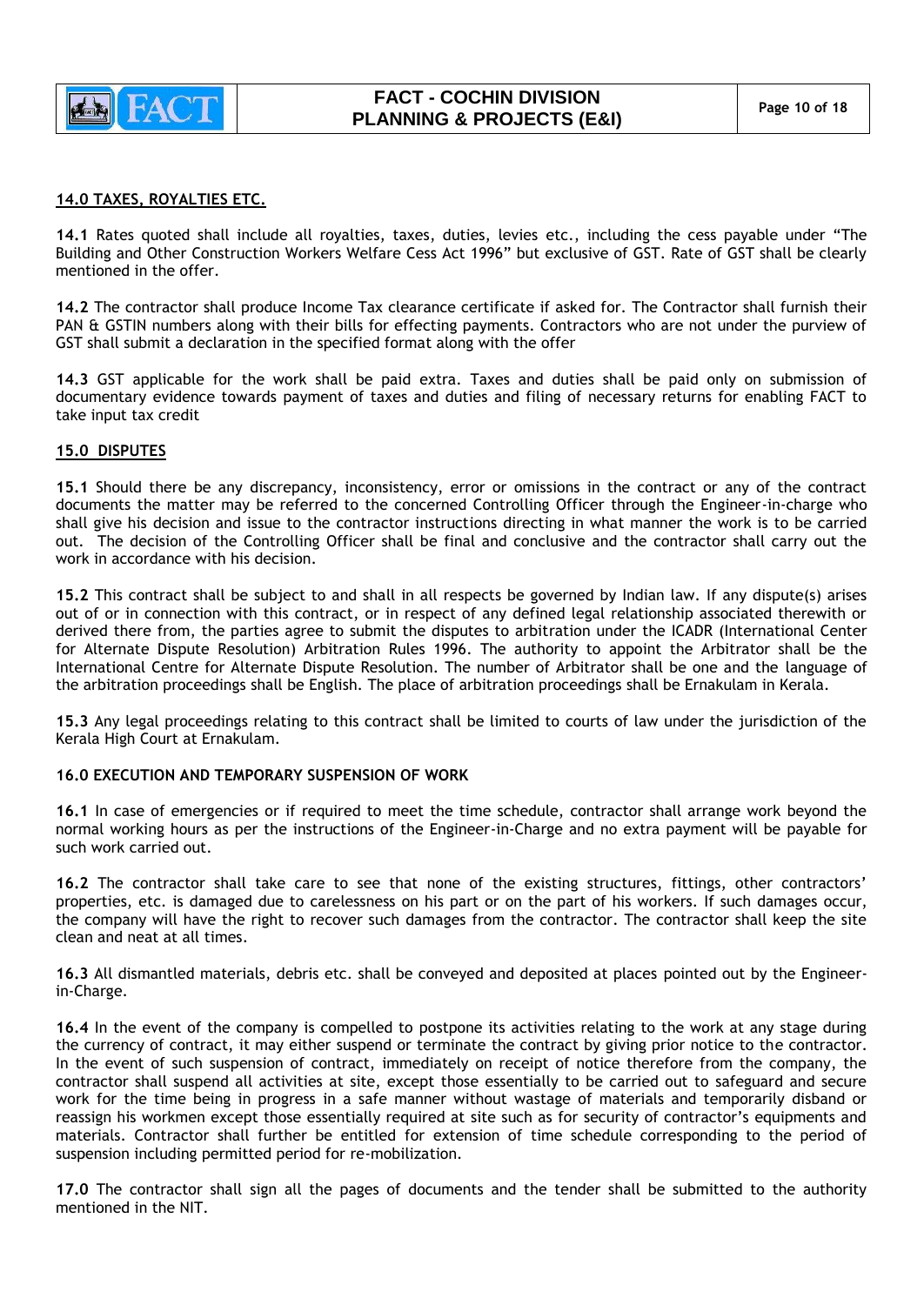

**18.0** Owner reserves the rights to accept or reject any offer in whole or part without assigning any reasons. Incomplete, unsolicited or late bids are liable to be rejected.

**19.0** Bidder shall furnish, if required, details of status of bidder, experience, current commitments, equipment available etc.

**20.0** Contractor shall use only calibrated test equipment/instruments for the works and valid calibration/test certificates shall be available for all such instruments.

**21.0** We are a company having Environmental Management System according to ISO 14001 standard. The Contractor/Supplier shall ensure that none of their activities cause damaged to the environment. Special care shall be taken in packing and transportation to avoid spillages, or release of any hazardous gases/dust to the atmosphere. The worker employed by the contractors/suppler shall be properly trained for handling of the materials and for dealing with emergencies arising out of spillages or releases. Contractors shall ensure that all waste materials/debris from the work site will be removed to the area earmarked for the purpose immediately after completion of the work.

**22.0 FRAUD PREVENTION POLICY: -** Bidders shall comply with Fraud Prevention Policy of FACT 2012 (FPPF 2012). The said Policy is available in FACT Website [www.fact.co.in](http://www.fact.co.in/)

#### **23.0 SUB-LETTING AND ASSIGNMENT**

**23.1** CONTRACT shall be binding and inure to the benefit of the parties hereto and to their successors in right and shall not be assignable by either unless the other party has given its consent in writing to such assignment.

**23.2** CONTRACTOR shall not sub-let or sub-contract any or all of its obligations under CONTRACT to any other party without prior written consent of FACT-CD. In the event of CONTRACTOR sub-letting the WORK or part thereof to any other party or engaging any sub-contractor, CONTRACTOR shall still be responsible to FACT-CD for performance of the whole CONTRACT and shall ensure that such other party to whom WORK or part thereof is sub-let or subcontracted perform the portion of WORK so sub-let or sub-contracted as per provisions herein and the persons employed at SITE by such other party shall be deemed employed by CONTRACTOR.

Signature

Name & Address of Contractor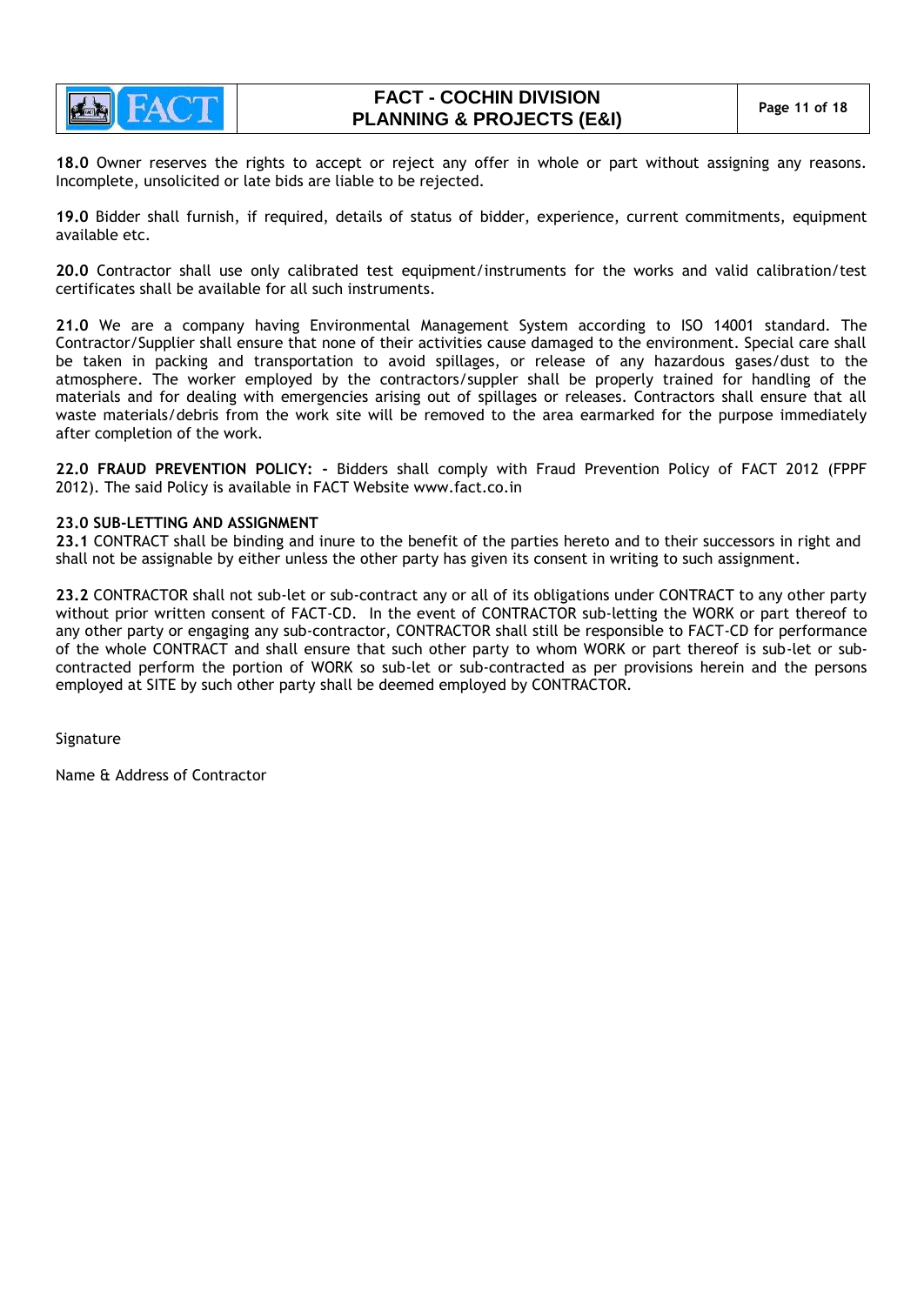

# **FACT - COCHIN DIVISION PLANNING & PROJECTS (E&I)** Page 12 of 18

# **SAFETY PRACTISE**

- 1. The contractor shall observe all statutory and legal requirements by Central and State Governments applying to the work as well as any local regulations applying to the site issued by Owner or any authority.
- 2. PARTICULAR ATTENTION IS DRAWN TO THE FOLLOWING
	- a) In case of accident, OWNER"S Safety Engineer/Engineering-in-charge shall be informed in writing within 24 hours of occurrence of the accident. The Contractor shall strictly follow regulations laid by Factory Inspector and Govt.Authority in this regard.
	- b) Fencing all contractors' plant. Platforms, excavations etc.
	- c) Compliance with all electricity regulations.
	- d) Compliance with statutory requirements for inspection and tests of all lifting appliance and auxiliary lifting gear.
- 3. Staircases, doors or gangways, must not be obstructed in any way that will interfere with means of access or escape.
- 4. The contractor shall notify Owner of his intention to bring on site any equipment or container holding liquid or gaseous fuel or other substances, which might create a hazard. The Owner will have the right to prohibit the use of such equipments or to prescribe the conditions under which such equipment may be used.
- 5. Where it is necessary to provide and / or store petroleum products or petroleum mixtures and explosives, the contractor shall be responsible for carrying out such provisions and or storage in accordance with the rules and regulations laid down in Petroleum and Carbide of Calcium Manual published by the Chief Inspector of Explosives of India. All such storage shall have the prior approval of Owner. In case Inspector of Explosives of India. All such storage shall have the approvals are required from Chief Inspector of Explosives or any statutory authorities, the Contractor shall be responsible for obtaining the same.
- 6. The Contractor shall be responsible for the safe storage and use of any radiographic sources or those of his subcontractors.
- 7. Work Permit in the prescribed Proforma shall be obtained from Owner"s Safety Engineer/Engineer-in-charge before carrying out any work within the project premises in the following situations.
- a) Any work involving open flames and sparks such as welding gas cutting, soldering, grinding etc.
- b) Sand blasting.
- c) Entry into hazardous and potentially hazardous areas.
- 8. Good house keeping must be practiced by Contractor"s personnel at all times within the project area.
- 9. For the safe execution of certain works, personal protective/safety devices as stipulated by Safety Codes/Safety Engineer shall be provided and maintained by the contractor.
- 10. Any unsafe work practice/working conditions during execution of work shall be corrected immediately on bringing the same to the attention of contractor by owner"s Safety Engineer.
- 11. Contractor shall strictly adhere to safe traffic practices within plant area with respect to speed limit, parking of vehicles etc.
- 12. All scaffolding pipes shall be fastened with clamps and tying of pipes with ropes, coir etc shall not be normally permitted.
- 13. ELECTRICAL SAFETY REGULATIONS
- 13.1. In no circumstances will the contractor interfere with fuses and electrical equipments belonging to the owner or other contractors.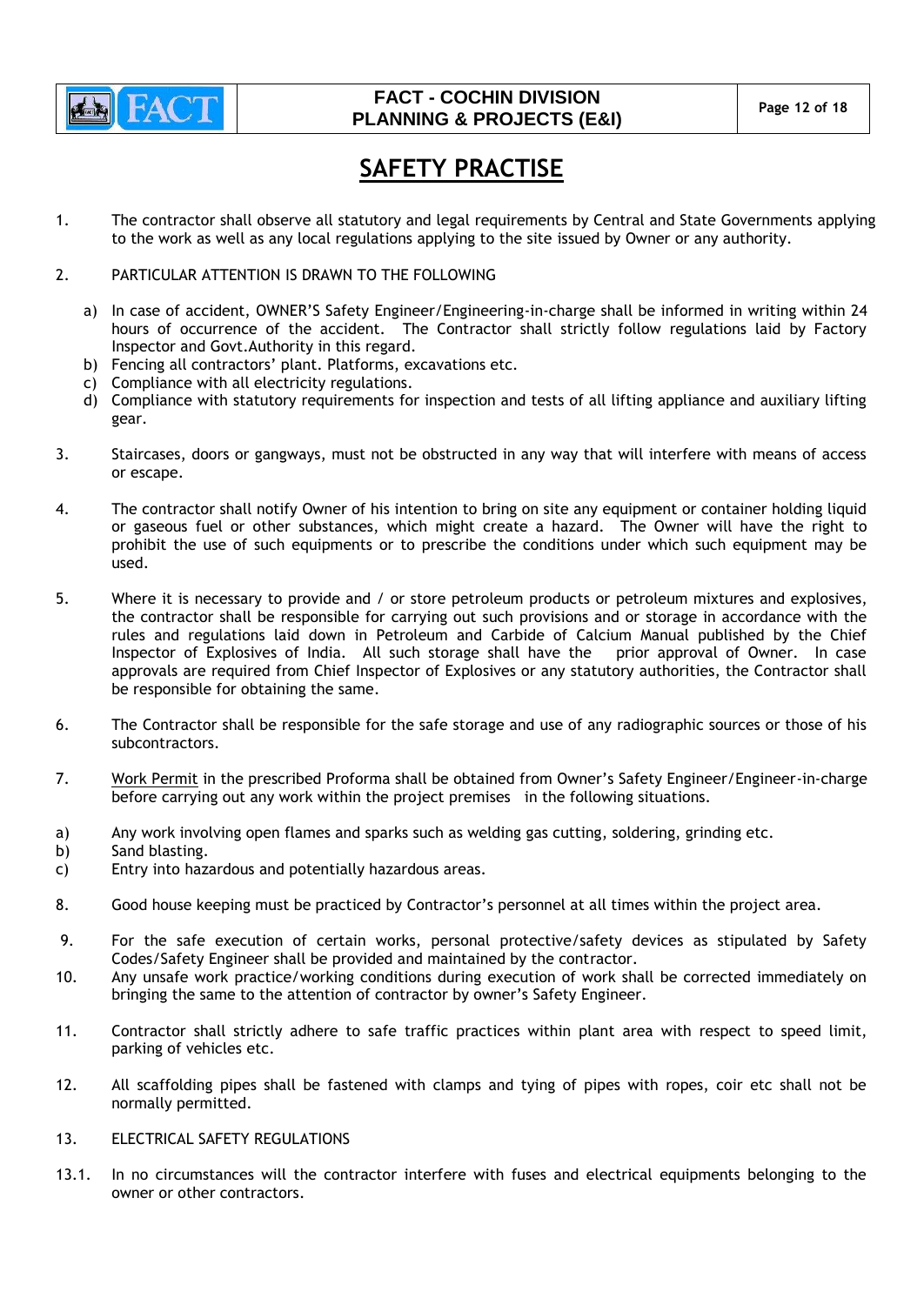

# **FACT - COCHIN DIVISION PLANNING & PROJECTS (E&I)** Page 13 of 18

- 13.2. Before the contractor connects any electrical appliance to any plug or sockets belonging to the other contractor or owner he will:
	- a) Satisfy OWNER/Engineering-in-charge that the appliance is in good working condition.
	- b) Inform the OWNER/Engineering-in-charge of the maximum current rating, voltage and phase of the appliance.
	- c) Obtain permission from OWNER/Engineering-in-charge for taking power connection from specified point.
- 13.3. Permission for power connection will not be granted until Owner/Engineer -in-charge is satisfied that the appliance is in good working condition and proper earthing connection Provided.
- 13.4. No electric cable in use by other Contractor/Owner will be disturbed without prior permission. No weight of any description will be imposed on any such cable and no ladder or similar equipment will rest against or be attached to it.
- 13.5. No work must be carried out on any live equipment. The equipment must be made safe and a "WORK PERMIT' issued by Engineer-in-charge shall be taken before any work is carried out.
- 13.6. Contractor shall employ a full time electrician to maintain the temporary electrical installation of the contractor.
- 13.7. Contractor shall follow detailed Safety Procedure issued by OWNER at the time of commencement of work updated from time to time.
- 13.8. The contractor shall bring adequately rated switch board / junction box, fitted with ELCB and other safety devices for getting temporary electrical connections to portable tools, lighting supply etc.

Name, Signature & Address of Contractor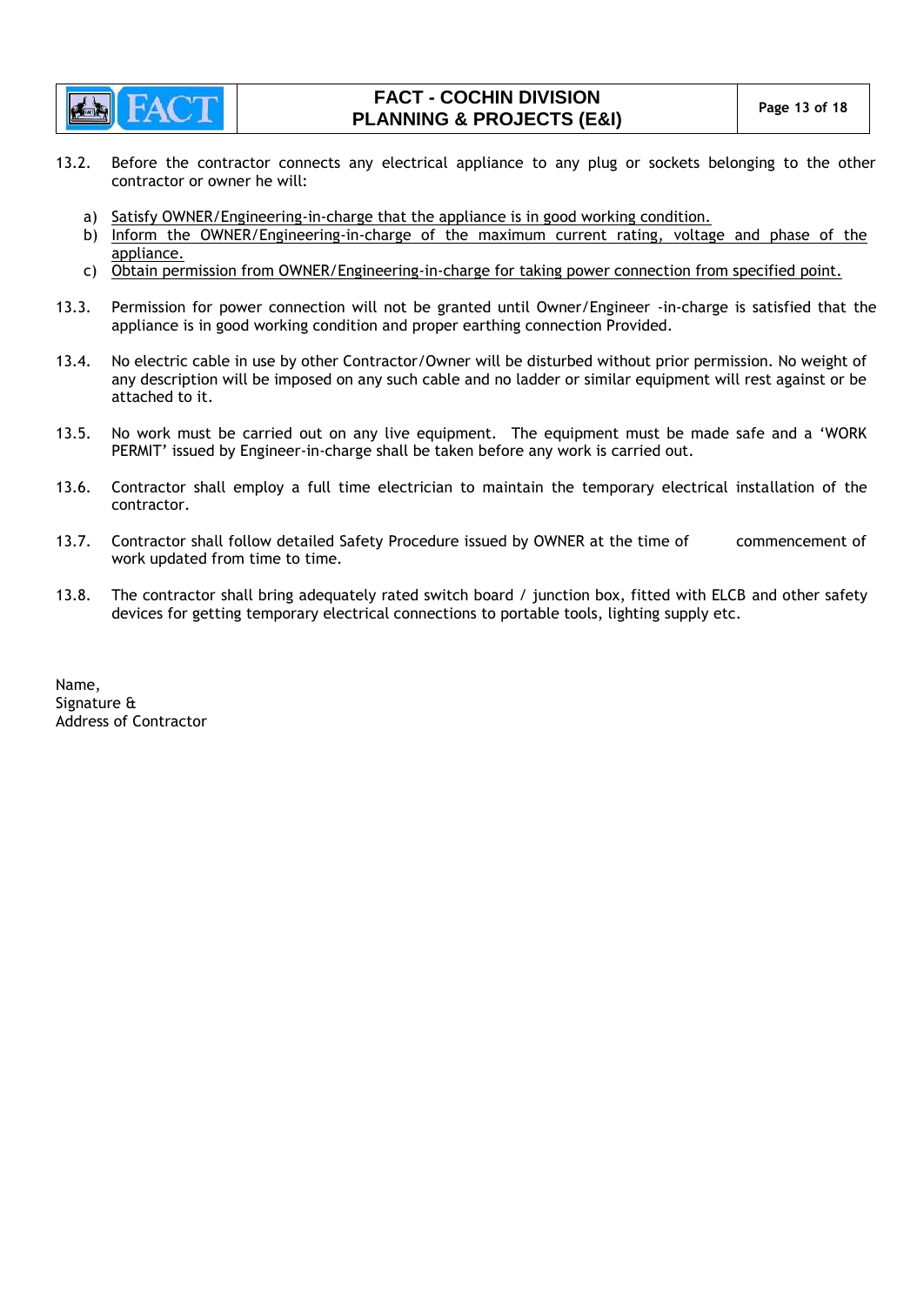

# **FACT - COCHIN DIVISION PLANNING & PROJECTS (E&I)** Page 14 of 18

# **Instructions to Bidders (e-Tender)**

## 1. **SUBMISSION OF TENDER**

i] Bidders shall study carefully the complete tender documents viz. NIT, Schedule of Work, Price Bid format (BoQ), General Terms and conditions of contract, Safety Rules, Instructions to Bidders, Pre-Qualification Criteria, Special Terms & Conditions of the Tender, etc.

ii] Offers against this NIT shall be submitted online on e-Tendering portal https://eprocure.gov.in, with valid digital signature certificate. Offers submitted on any other platform or in any other mode or including e-mails, physical offers etc. **SHALL NOT** be accepted.

iii] All bidders are requested to register themselves on the above website with their valid digital signature certificate. It is mandatory for bidder to have valid digital signature certificate (Class II or Class III) issued by any of the Certifying Authority approved by Govt. of India for participating in the tender. The cost of digital signature certificate shall be borne by the bidder. Bidders may refer **Bidders Manual Kit** available on the above website for detailed information and instructions for registration, bid submission etc.

iv] The details of the payments (for tender document fee, if any and EMD) made through NEFT/ RTGS shall be uploaded along with the offer submitted online, mentioning the tender number and name of bidder while making the online payment. In case of payment by Cash remittance at Finance department/ DD etc. the bidder shall make sure that the Cash Receipt/ DD in original reach the office of DGM (P&P) CD, FACT Cochin Division, Ambalamedu, 682 303, Ernakulam District, Kerala before the due date and time of opening of the tender, enclosed in an envelope super scribed with the tender number, name of work and address of the vendor. In case the originals are not received within the stipulated time, the offer of the bidder shall not be considered for evaluation.

v] Bid shall contain:

a. Compliance Statement with respect to General Terms and conditions, Special conditions, Safety Rules etc.

b. Document showing deviations, if any, in case the bidder is not complying fully with the tender conditions as above. Scanned copy of a signed document, stating the deviations against clauses applicable, shall be uploaded in the case of non-compliance.

c. Notice Inviting Tender (NIT)

- d. Bill of Quantities (BOQ)
- e. Details of Tender Fee & EMD as applicable/ Claim for exemption with testimonials
- f. Scanned copies of supporting documents against Pre-Qualification Criteria, if applicable for the tender
- g. Drawings, other relevant documents etc. if applicable for the tender

vi] Bidders are advised to submit quotation based on the terms and conditions and other schedules contained in this tender document and not stipulate any deviations.

vii] Any exception / deviations, which the bidder may propose, shall accompany the quotation. FACT reserves the right to evaluate quotations containing deviations after taking into account impact of such variations in quoted price. All attachments to these tender documents as applicable will become part of any resulting contract.

viii] Tender submitted shall be through online. The instructions to bidders, Tender documents and related Schedules uploaded shall be digitally signed and encrypted. Tender submitted in a manner different from the above is likely to be rejected.

ix] Bidders are advised to complete all uploading formalities related to tenders well in advance. FACT shall not be responsible for non-submission/ uploading due to technical reasons, like non-availability of website in the closing minutes of the tender end date and time.

x] In the tender document published by FACT, the content in its entirety is relevant and the bidder shall give the compliance without deleting or altering any of the portion in the whole set of Tender Document. Failure to comply with this requirement may result in rejection of the tender.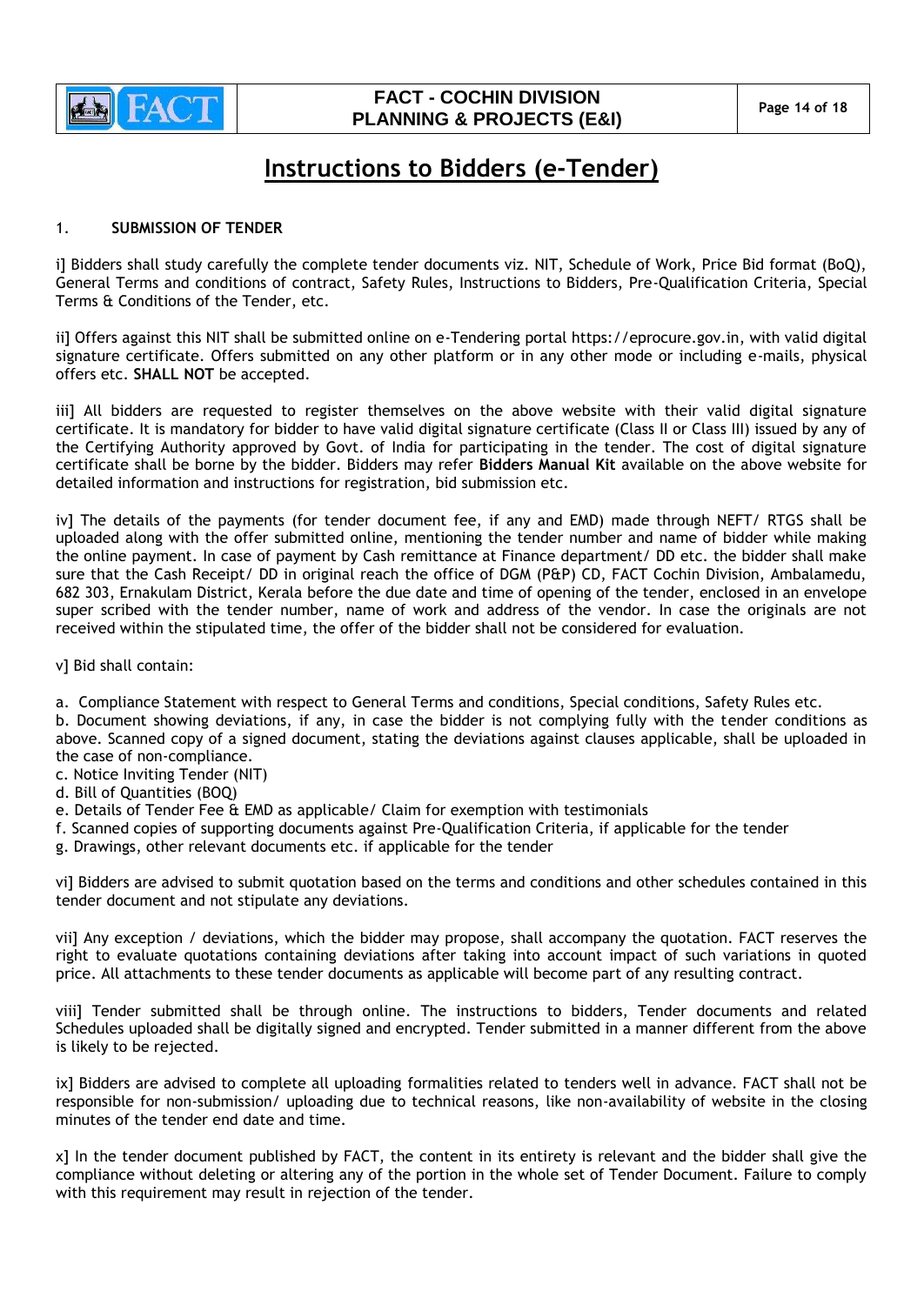

xi] Completeness of scope of work: Tenders shall be for the complete scope of work as described in the Tender Document, without any exclusion. Only those tenders who meet this requirement will be considered for award of the Contract.

xii] The tenderer is responsible for properly estimating the difficulty and cost of the work. The Tenderer may request and obtain from all concerned sources / authorities the clarification of items that require additional definition prior to submitting the proposal. Questions on clarifications required from FACT shall be submitted thru email.

xiii] The tenderer may visit the job site and acquaint himself fully of the site conditions. The Tenderer shall also satisfy himself about the availability of labour, likely labour demands, problems of weather conditions, infra structural facilities, availability of construction materials etc. No claims whatsoever will be entertained on the plea of ignorance or difficulties involved in the execution of work or carriage of materials on account of the site conditions.

xiv] The tenderer shall bear all costs associated with the preparation and submission of his tender and further clarifications as needed including participation in discussions at FACT, and FACT shall in no case be responsible or liable for such costs regardless of the outcome of the tender evaluation.

xv] Amendments to the tender documents may be issued by FACT prior to the date of submission of tenders for the purpose of clarification and/ or reflecting modifications in the requirements in the tender, which shall be complied with by the tenderer. Such amendments to the tender documents, if any, shall be uploaded at https://eprocure.gov.in only, prior to the date of submission of tenders.

xvi] Unit prices shall be quoted for all items (In Indian Rupees only), except for items where lump-sum rates are specifically sought. In case of tender for sale or disposing of material by company, highest price will be considered.

xvii] FACT shall proceed with evaluation of the Pre-qualification / or Technical & Commercial documents based on documents as received with each tender and shall not be obliged to call for any missing documents. Tenderers are requested, in their own interest, to ensure that their tenders are complete in all respects containing all requested documents and those who do not comply with this requirement would be doing so at their risk.

xviii] FACT reserves the right to extend the closing date of the bid without giving any reasons, but such extension shall be intimated/ updated in https://eprocure.gov.in.

xix] In case information, if any given by the bidder, is found to be untrue, FACT reserves the right to terminate the contract without any notice or assigning any reason thereof.

xx] Any intimation to contractors will normally be sent by e-mail/ Registered Post/ Courier/ Under Certificate of Posting at their address given in his bid. FACT will not be responsible for delay in delivery or non-receipt of intimation due to any reason.

xxi] The quotations shall be submitted in English Language and the units of measurement shall be in metric system.

## **2. EARNEST MONEY DEPOSIT**

#### i. **Bid Security Declaration in lieu of Earnest Money Deposit.**

All bidders except those specifically exempted shall furnish "Bid Security Declaration" as per the format attached, in lieu of Earnest Money Deposit.

ii. Submission of Bid Security Declaration, EMD and document fee is exempted for Micro, Small and Medium Enterprises (MSME) having a valid certificate of registration / Udyog Adhar issued by the National Small Industries Corporation/Govt. of India. Copy of the certificate shall be provided along with the bid to avail exemption. Submission of Bid Security Declaration, EMD and document fee is exempted for government departments / PSUs / Khadi Board / registered labour contract cooperative societies also. **Bids submitted without 'Bid Security Declaration' shall be rejected, except those specifically exempted as above.**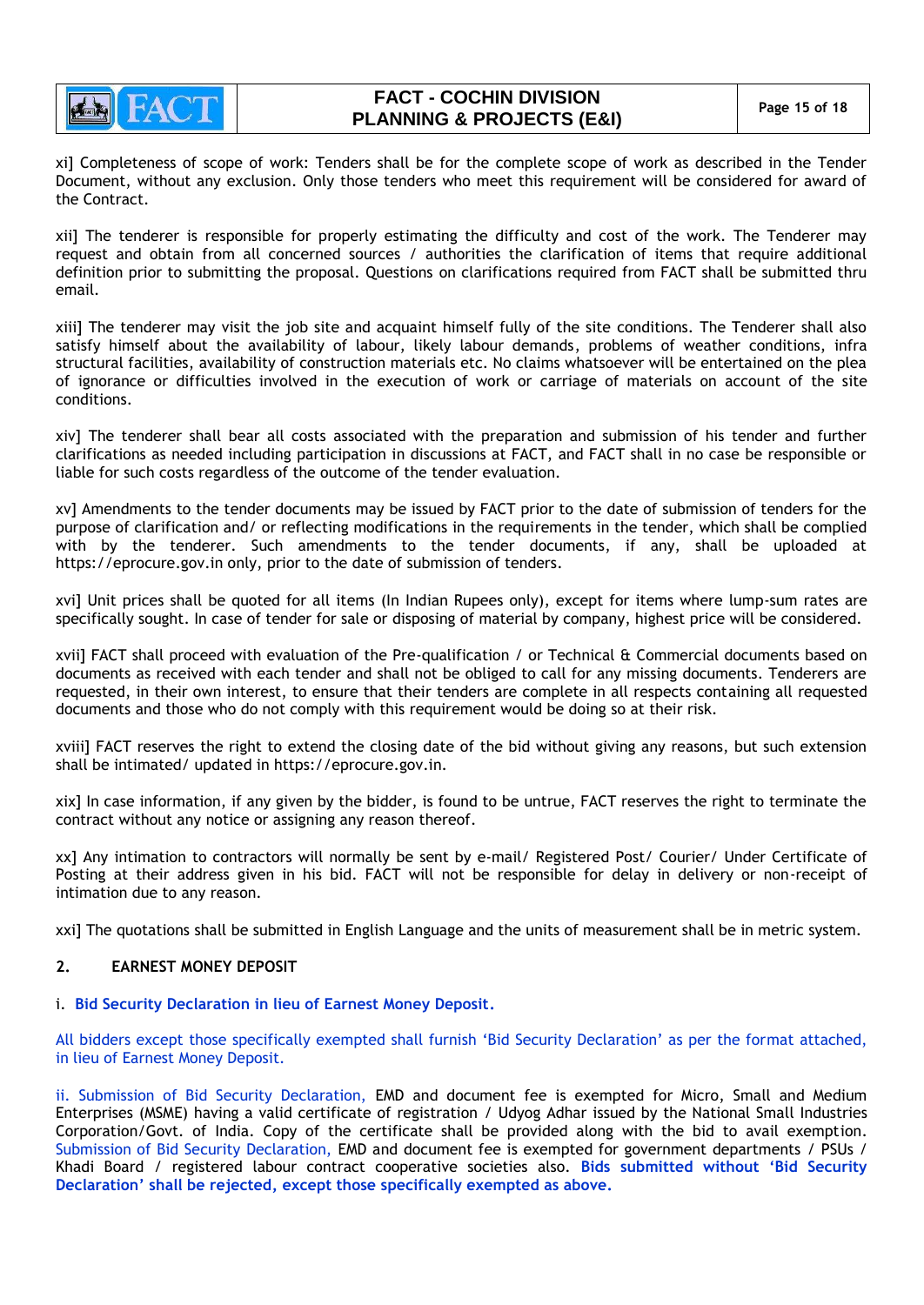

# **FACT - COCHIN DIVISION PLANNING & PROJECTS (E&I)** Page 16 of 18

iii. Account details for remittance of SD through NEFT/ RTGS are as given below:

| Account type<br>Account No.<br><b>IFS Code</b> | : Cash credit<br>: 57017844467<br>: SBIN0070158 |
|------------------------------------------------|-------------------------------------------------|
| Name of Bank                                   | : State Bank of India                           |
| <b>Branch</b>                                  | : Udyogamandal                                  |
| <b>District</b>                                | : Ernakulam                                     |
| State                                          | : Kerala                                        |

The bidder shall indicate the name of the bidder and tender number while making the online payment through NEFT/ RTGS and the details of the payment with UTR No. shall be uploaded along with the offer submitted online

iv. No interest shall be paid on the EMD.

v. If the bidder retracts from or without request of FACT, revises his bid within the validity period of the bid, the EMD shall be liable to be forfeited without prejudice to FACT"s other rights to claim damages.

vi. In case the bidder whose bid is accepted, fails to deposit the prescribed Security Deposit or fails to execute the agreement or fails to commence the execution of the work within the specified time, the contract issued to him is liable to be cancelled and the Earnest Money already deposited by the contractor shall be forfeited without any further reference to the contractor and alternative arrangements made at the risk and cost of the Contractor.

vii. EMD of unsuccessful bidders will be returned after finalization of a tender. The EMD of the successful tenderer will be adjusted against Security Deposit or will be released, if the bidder wishes so, upon entering into an agreement and providing the Performance Bond.

## **3. VALIDITY**

The bid shall be valid for a period of Three months or for any higher period as prescribed in the tender notice / documents from the date of opening of bids during which period tenderer shall not revoke or cancel his tender or vary the prices or any terms and conditions of his tender already submitted and in such cases, the tender / bid submitted is liable to be disqualified and the EMD furnished is liable to be forfeited.

#### **4. PRICING**

i. The quotations shall, in all respects, conform with the enclosed specifications, drawings, data sheets, terms & conditions and other schedules enclosed herein.

ii. The unit rate quoted will form the basis of compensation even if the scope of work is altered or vary within the stipulated completion period.

iii. Bidders are requested to quote firm prices / rates valid through the completion period and no escalation in prices / rates whatsoever will be permitted. In case Bidder modifies his rates / prices before placement of order, his offer is likely to be disqualified & EMD forfeited.

## **5. EVALUATION OF QUOTATIONS**

i. The following conditions shall be considered in the evaluation of quotations:

- a. Agreement with terms and conditions and schedules of Tender document.
- b. Price

ii. For bid evaluation, FACT shall make appropriate loadings to the quoted prices of Tenderer towards deviations in Commercial conditions.

iii. Bidders are expected not to take any deviations from the payment terms indicated in the tender documents. FACT shall, at its own discretion, make appropriate loadings for deviations if any, while evaluating the bids.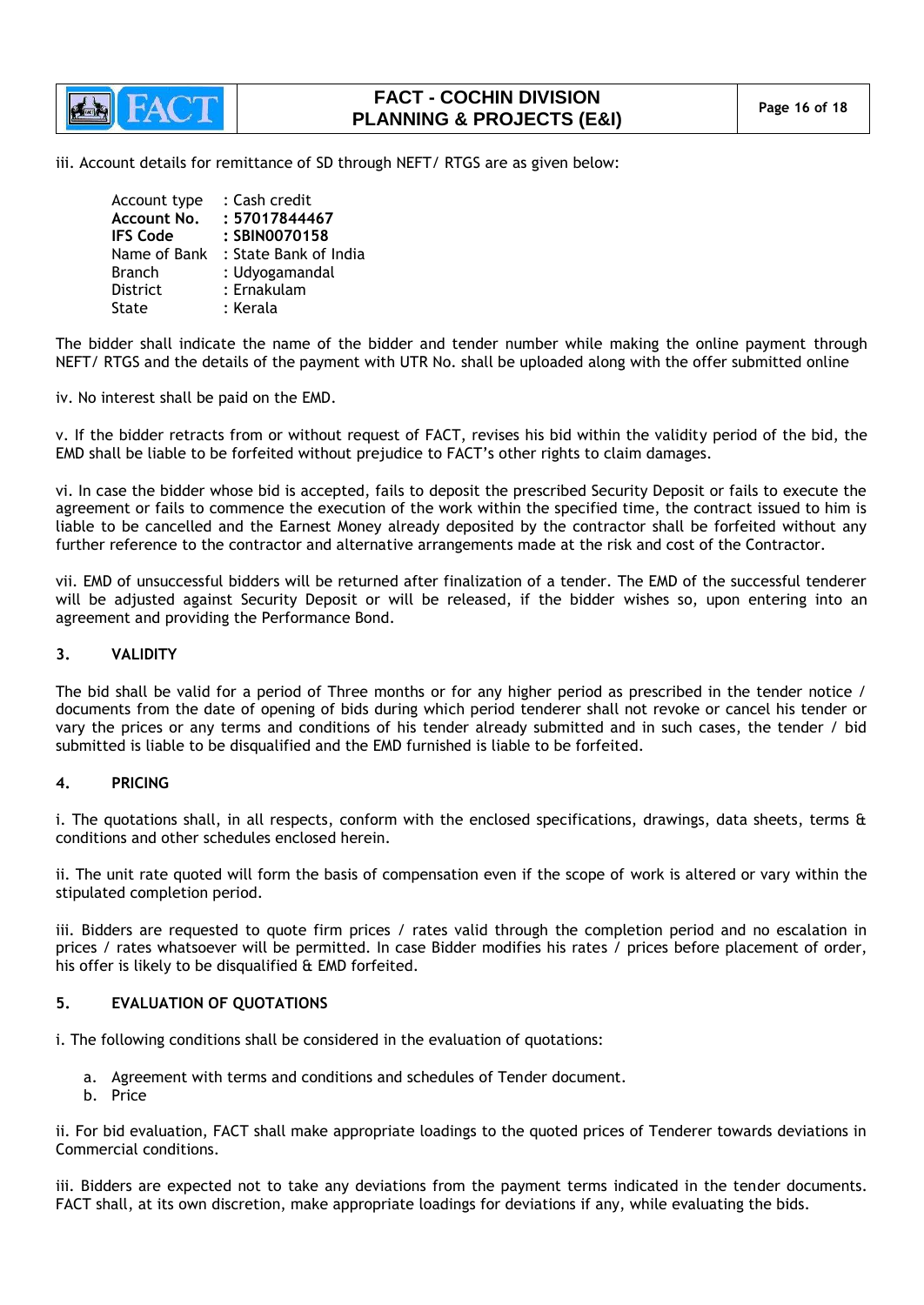

# **FACT - COCHIN DIVISION PLANNING & PROJECTS (E&I)** Page 17 of 18

iv. Bids from bidders, against whom any criminal case, enquiry or investigation/ report by authorities like Vigilance, CBI etc., are pending in relation with FACT or bidders who are defaulting Contractors of FACT, shall be disqualified and rejected.

v. FACT reserves the right to reject any or all bids without assigning any reasons whatsoever, and/ or based on the past unsatisfactory performance by bidders at FACT/ other PSEs / Govt. Departments. The opinion of FACT regarding the same shall be final and conclusive. The work may be split up if considered expedient.

vi. In case more than one bidder becomes L1, the contract will be finalised based on revised lowest tendered amount, which will be obtained from the L1 bidders.

vii. FACT reserves the right to negotiate with the lowest bidder.

viii. FACT shall, at its own discretion, delete any one or more item of works from the tender at any time without assigning any reason whatsoever.

## **6. BID OPENING**

The bids of all bidders who submit their Bids as per the instructions by the due date and time as above and which are in conformity with the Enquiry instructions shall be opened online, on the specified bid opening date and time.

## **7. CLARIFICATIONS**

In case any clarifications are required, the bidder shall contact FACT thru e-mail. FACT shall give such clarifications by e-mail. All clarifications provided shall be binding on bidder. No claim shall be entertained subsequently on the grounds of insufficient knowledge at the time of submission of tender. All clarifications/ correspondences with respect to this tender enquiry shall be made to the Office of DGM (P&P) CD.

#### **8 AUTHORISED REPRESENTATIVE OF TENDERER**

The quotation shall contain the name, address, place of business of person or persons making the tender and shall be signed by tenderer with his digital signature. Partnership firms shall furnish online the full name of all the partners. It shall be signed in the partnership's name by all the partners or by duly authorized representative followed by the name and designation of the person signing. A copy of constitution of the firm with names of all partners shall be furnished. Online Quotation by a Corporation shall be signed by an authorized representative and a Power of Attorney in that behalf shall accompany the quotation.

## **9. AWARD OF CONTRACT**

Contract will be awarded by FACT to the tenderer whose tender has been determined to be in agreement with terms and conditions and schedules of Tender document and who has offered the lowest evaluated price provided that the Tenderer so selected for award has the capacity and resources to carry out the contract as judged by FACT. Notwithstanding the above, FACT reserves the exclusive right to accept or reject any or all tenders without any obligation or liability whatsoever to any of the tenderer.

**10 ACCEPTANCE OF TENDER AND ISSUE OF LOI/ WORK ORDER** The acceptance of the bid will be intimated to the successful bidder, who will be called CONTRACTOR thereafter, through a Letter of Intent (LOI) or a Work Order. If an LOI is issued first, this will be followed by a Work Order. The duplicate copy of the Work Order will have to be returned to FACT duly signed on all pages as token of acceptance of the Work Order. Within 15 Days from the receipt of LOI/ Work Order whichever is issued first, the CONTRACTOR shall remit the required Security Deposit for the Work. Also as prescribed in the LOI/ Work Order/ tender documents, the Contractor shall execute an agreement in stamp paper of the required value as per the Proforma prescribed by FACT for the satisfactory performance of the contract. In case the CONTRACTOR fails to accept the Work Order or fails to deposit the prescribed Security Deposit or fails to execute the Agreement or fails to commence the execution of the work within the time specified in the LOI/ Work Order/ Work to Proceed Notice, the LOI/ Work Order issued will be cancelled and the EMD already deposited by the Contractor shall be forfeited without any further reference to the Contractor and alternative arrangements shall be made at the risk and cost of the Contractor. The contractor whose EMD is forfeited is liable for de-listing from FACT and also shall not be eligible to participate in the other tenders invited by the company at the sole discretion of FACT. Incomplete and late quotations are liable to be rejected.